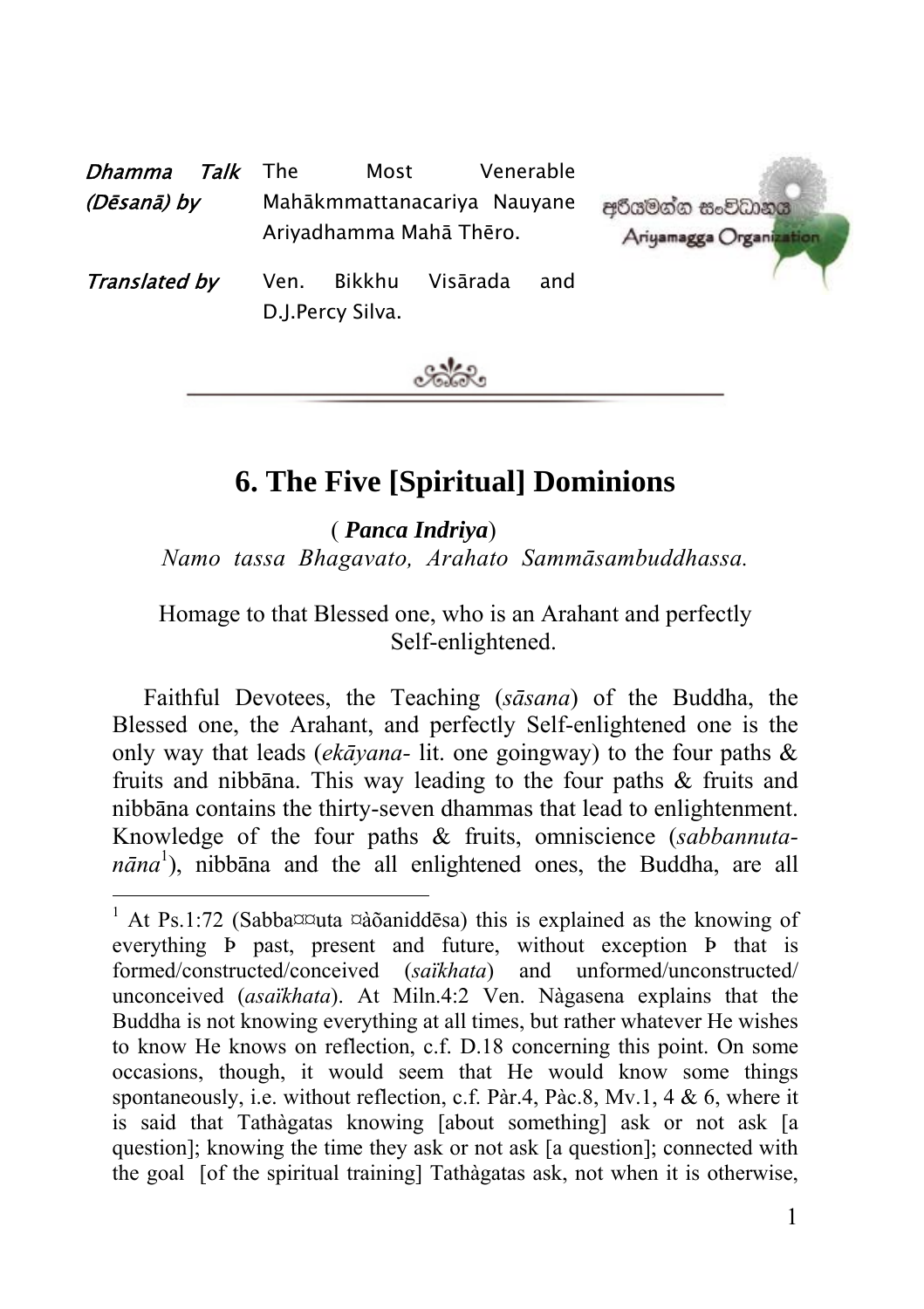referred to as *bodhi*. 2 The four paths and fruits are called *bodhi* as they [arise on] realization of the four noble truths. Omniscience, the realizing/ understanding of all dhammas, is called *bodhi*. Nibbāna being the goal, which is attained by the realization of the four paths  $\&$ fruits, is called *bodhi*. The dhammas that lead to the attainment of enlightenment (*bodhi*) and the benefits obtained therein are referred to as the *bodhi-pākkhiya dhammas*, of which there are thirty seven in number, and are as follows:

- *Cattāro satipatthānā -* the four presences of mindfulness
- *Cattāro sammappadhānā -* the four right exertions
- *Cattāro iddhi-pādā -* the four ways to [attain] psychic power
- *Pancindriyāni -* the five [spiritual] dominions
- *Panca balāni -* the five spiritual capabilities
- *Satta bojjhangā -* the seven factors of enlightenment
- *Ariya atthangika magga* the noble eight-fold path

There is reference above to the five [spiritual] dominions, they are:

- *Saddhindriva* the [spiritual] dominion of faith
- *Viriyindriya -* the [spiritual] dominion of energy
- *Satindriya -* the [spiritual] dominion of mindfulness
- *Samādhindriya -* the [spiritual] dominion of concentration
- *Pannindriya -* the [spiritual] dominion of wisdom

(S. 48:1Ý21; 48:23Ý24)

Indriya - [lit. belonging to or being a quality of Indra] has the meaning of state of wielding power (*issara*-*bhāva*), chief (*padhāna*), being pre-eminent, predominant or foremost. The word `*indra*' is used

l when it is not connected with goal it is a `bridge burner' (*setu-ghàto* Ý lit. bridge destroyer) to [the goal that] Tathàgatas [teach]; in two cases Tathàgatas question monks: `We will teach Dhamma,' or `We will lay down a training rule for [our] disciples.' On yet other occasions, c.f. M.26 & 85, He would know about some things by his own knowledge and deities would also inform Him. <sup>2</sup>

 $2^2$  C.f. M.1 Comm.; here the tree that the Bodhisatta sat under and became a Sammàsambuddha is also included under the name of `bodhi.'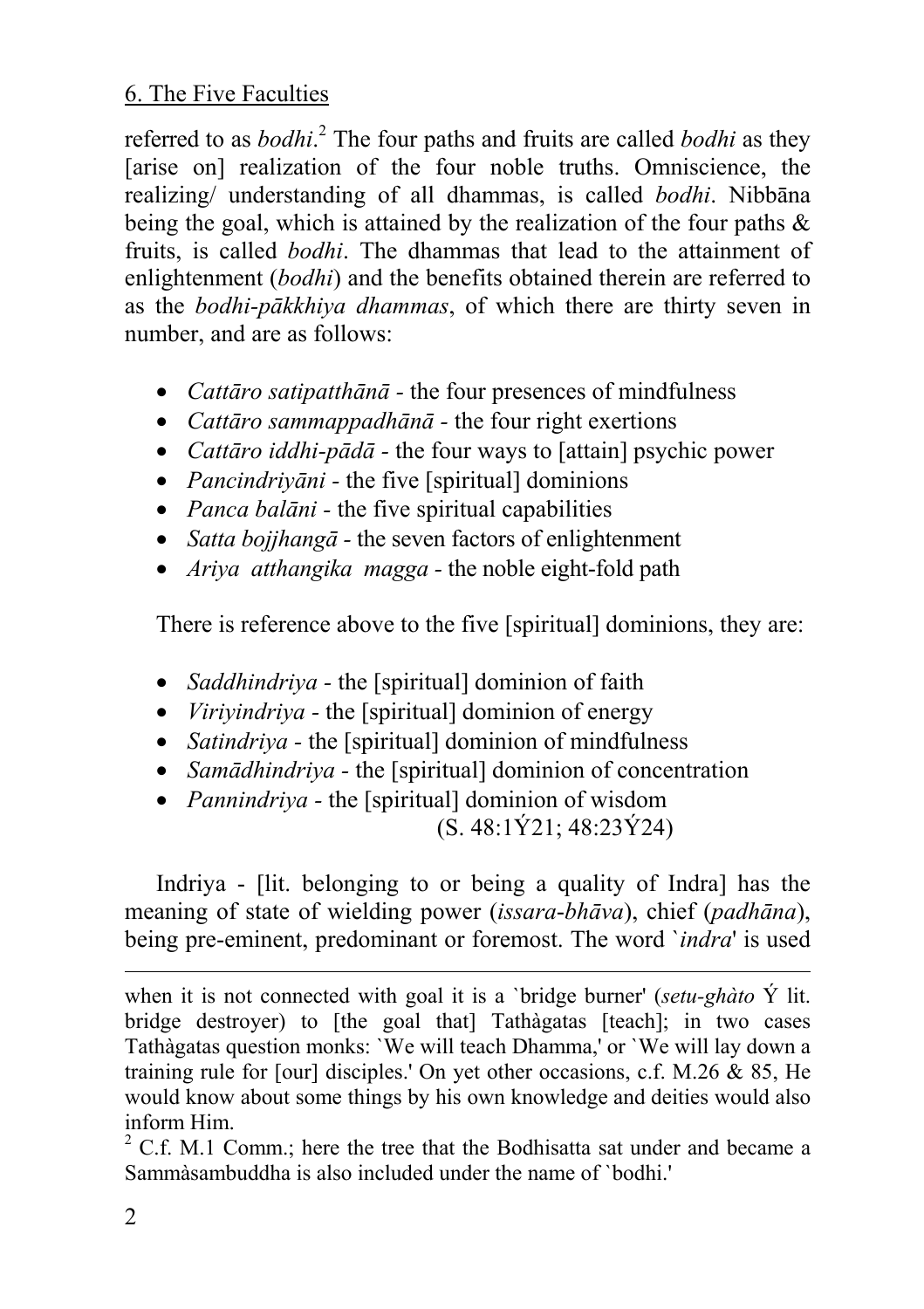to describe Sakka, $3$  who is king of the [Tāvatinsa] deities. Likewise, it is also used to describe the Buddha who is the chief (*padhāna*), best (*settha*), supreme (*jettha*), [most] excellent (*agga*), highest (*uttama*), which are names for Inda, of all deities, Brahmas, [Buddhist] monks (*bhikkhus*), [higher ordained] nuns (*bhikkhunīs*), laymen devotees (*upāsakas*) laywomen devotees (*upāsikās*) and all other beings, therefore he is called `Muninda,' chief of saints/sages. Various things take leadership in different fields, a predominant or leading factor for seeing is the eye (*cakkhu*), and so it is called:

- *Cakkhundriya -* the eye dominion
- *Sotindriya* the ear dominion, the ear is predominant in the area of hearing
- *Ghānindriya* the nose dominion, the nose is predominant in smelling odours
- *Jivhindriya* the tongue dominion, the tongue is predominant in tasting flavours
- *Kayindriya -* the body dominion, the body is predominant experiencing pleasant and unpleasant bodily sensations
- *Manindriva* the mind dominion, the mind is predominant in taking up [mental] objects and so is called the mind dominion

(M.43:2; S.48:25Ý30)

Feeling, as it is foremost in experiencing the contact with external objects, is called *vedanindriya*. 4 This can be subdivided into five different types:

- *Sukhindriya* the dominion of [experiencing] pleasure
- *Dukkhindriya-* the dominion of [experiencing] pain
- *Somanassindriva* the dominion of [experiencing] happiness

<sup>&</sup>lt;sup>2</sup><br>3  $3$  In many discourses of the Buddha, e.g. D.21; M.37; S.11:5 etc., Sakka is referred to as `Lord of the deities' (`Devànam inda'); at S.11:12 Sakka is called `Devànaminda' because he supremely rules or reigns over (*issariyàdhipaccaü rajjaü kàreti*) the Tàvatiüsa deities. In the Pàëi language `Inda' is the usual spelling for `Indra', which is the form found in Sanskçit. 4

The dominion of feeling (*vedanà*), see AS.III:2 and AS.VII:18.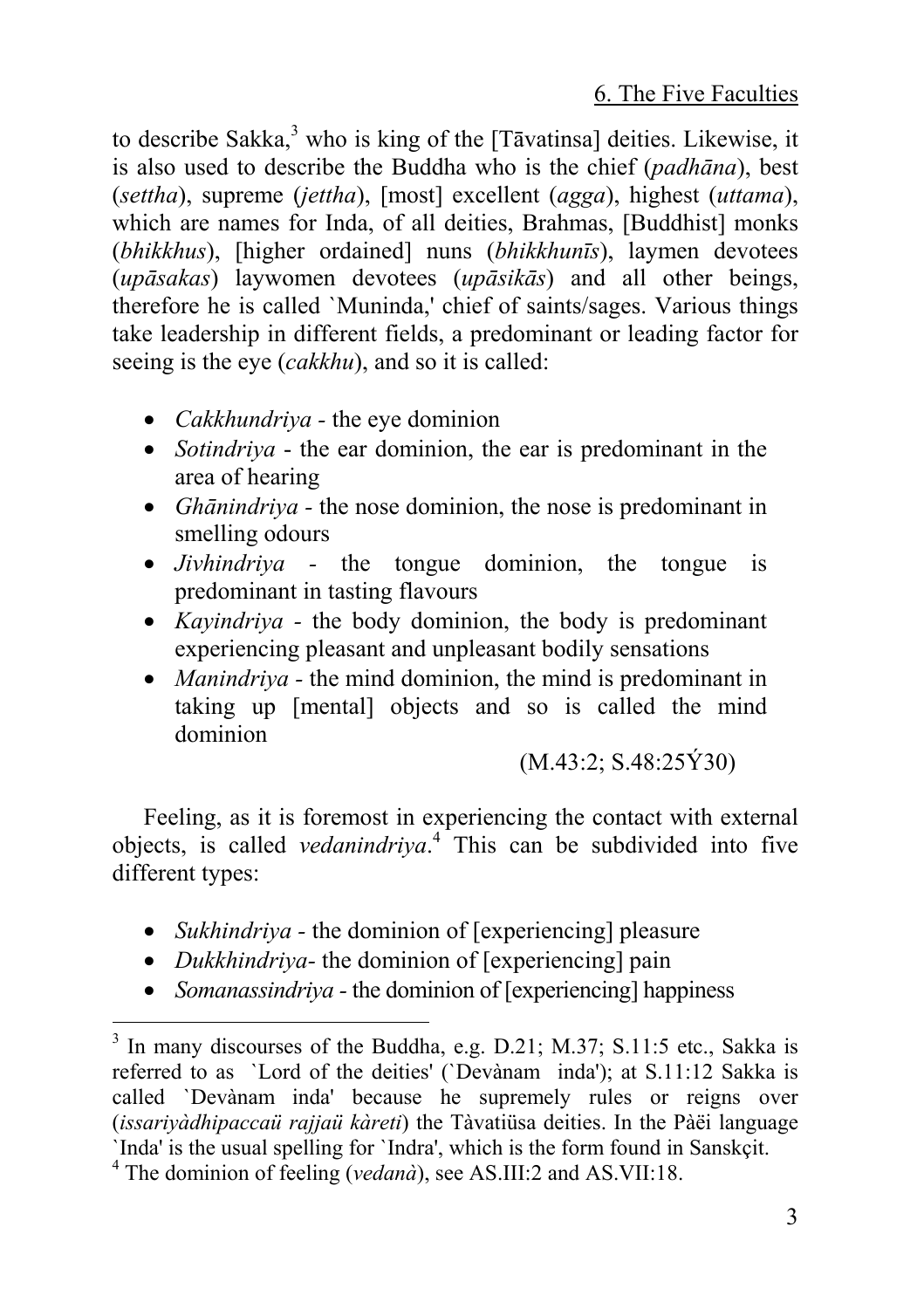- *Domanassindriva* the dominion of [experiencing] unhappiness
- *Upekkhindriva* the dominion of [experiencing] equanimity  $(S.48.31\dot{Y}40^5)$

The dhamma that helps to clarify the mind is called *saddhindriya*; that which encourages the mind is called *viriyindriya*; the mindfulness involved in the mind taking up wholesome objects is called *satindriya*; one-pointedness (*ekaggatā*), which is foremost in making the mind settled or concentrated, is called *samādhindriya*; and the wisdom that takes leadership in helping the mind to understand things as they really are is called *pannindriya*. This leadership or dominion as meant by *indriya* is two-fold:

- *Padesādhipati* leadership in a specific area
- *Sabbatādhipati* leadership in all aspects

We referred to the four *iddhi-pādas* earlier (talk 5), they are:

- *Chanda-iddhi-pāda* the [concentration achieved by] desire way to [attain] psychic power
- *Viriya-iddhi-pāda -* the [concentration achieved by] energy way to [attain] psychic power
- *Citta-iddhi-pāda -* the [concentration achieved by] [wholesome] consciousness way to [attain] psychic power
- *Vīmansā-iddhi-pāda -* the [concentration achieved by] investigation way to [attain] psychic power

(Vibh.9)

They belong to *sabbatādhipati* type as they are applicable to and take dominion in all wholesome actions. Faith, energy, mindfulness, concentration and wisdom predominate only in certain areas and as such they belong to the *padesādhipati* category. Faith acts in the area

 <sup>5</sup> There are altogether twenty-two dominions mentioned in the texts, the remaining six (see S.48:22Ý23) are as follows: femininity dominion (*itthindriya*), masculinity dominion (*purisindriya*) and life dominion (*jãvitindriya*); `I will know the [as yet] unknown' dominion (*ana¤¤àta¤¤assàmãtindriya*), final knowledge dominion (*a¤¤indriya*) and one who has final knowledge dominion (*a¤¤àtàvindriya*). See also the introduction (p.X).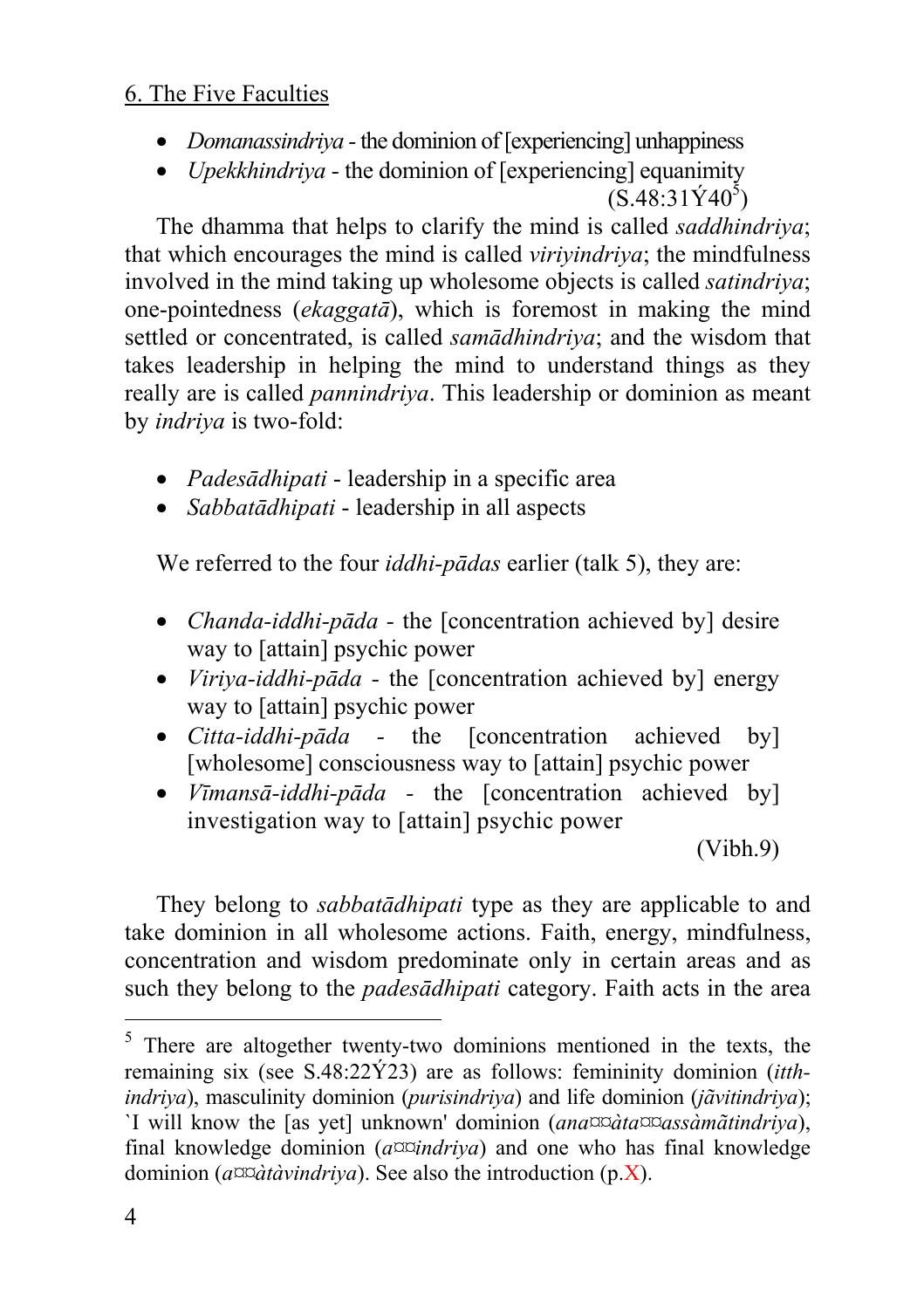of clarifying the mind. Energy predominates [in](#page-4-0) encouraging the mind. Mindfulness takes leadership in the area of reflecting on wholesome activities. Reaching one-pointedness of mind is lead by concentration. Likewise, wisdom takes leadership in achieving understanding. The Commentaries give further analysis of these.<sup>6</sup>

*Indalingatthēna indriya -* in the sense of having an attribute of Inda it is a dominion, when we consider the eye dominion (*cakkhundriya*) we know that the eyes are predominant in seeing; it is the eye sensitivity (*cakkhu-pasāda*) of the four great elements (*cattāri mahābhūtāni*) that is the important factor here for seeing, and this has arisen as a result of the kamma accumulated due to the desire to see. We have got eyes as a result of a wholesome kamma. There we see a kammic result. The result of a [good] kamma has lead us to having healthy eyes. Similarly sensitivity of the ear, nose, tongue and body are all results of kamma. 7

Faith, energy, mindfulness, concentration and wisdom are beautiful (*sobhana*) dhammas. Whatever wholesome actions performed with the aim of realizing the supramundane paths & fruits and nibbāna contained these beautiful dhammas. These beautiful dhammas indicate that there is wise attention (*yoniso-manasikāra*) in the mind. Wise attention is the wisdom that directs [the mind] to the wholesome side in the presence of all [internal and external] objects contacted.<sup>8</sup> When we think of the Buddha it is wise attention. This wise attention awakens faith. Faith arises due to wise attention. Wise attention generates the energy, mindfulness, concentration and wisdom required for wholesome actions. There are fifteen factors connected with this.

 $\frac{1}{6}$  $6$  For example at Vibh.5 Comm.  $\acute{Y}$  the sense of `Indra' *(Indaññha*) ruling in regards to the characteristic (*lakkhaõa*) of firm resolve (*adhimokkha*) thus the dominion of faith, the dominion of energy has the characteristic of exertion (*paggaha*), the dominion of mindfulness has the characteristic of presence/attending (*upaññhàna*), the dominion of concentration has the characteristic of non-distraction (*avikkhepa*) and the dominion of wisdom has the characteristic of seeing (*dassana*). 7

<span id="page-4-0"></span> $\frac{7}{7}$  This is referring to dependent origination (*pañicca-samuppàda*), see Chapter 10 for more concerning this.

 $8 \overline{\text{C}}$ .f. p.22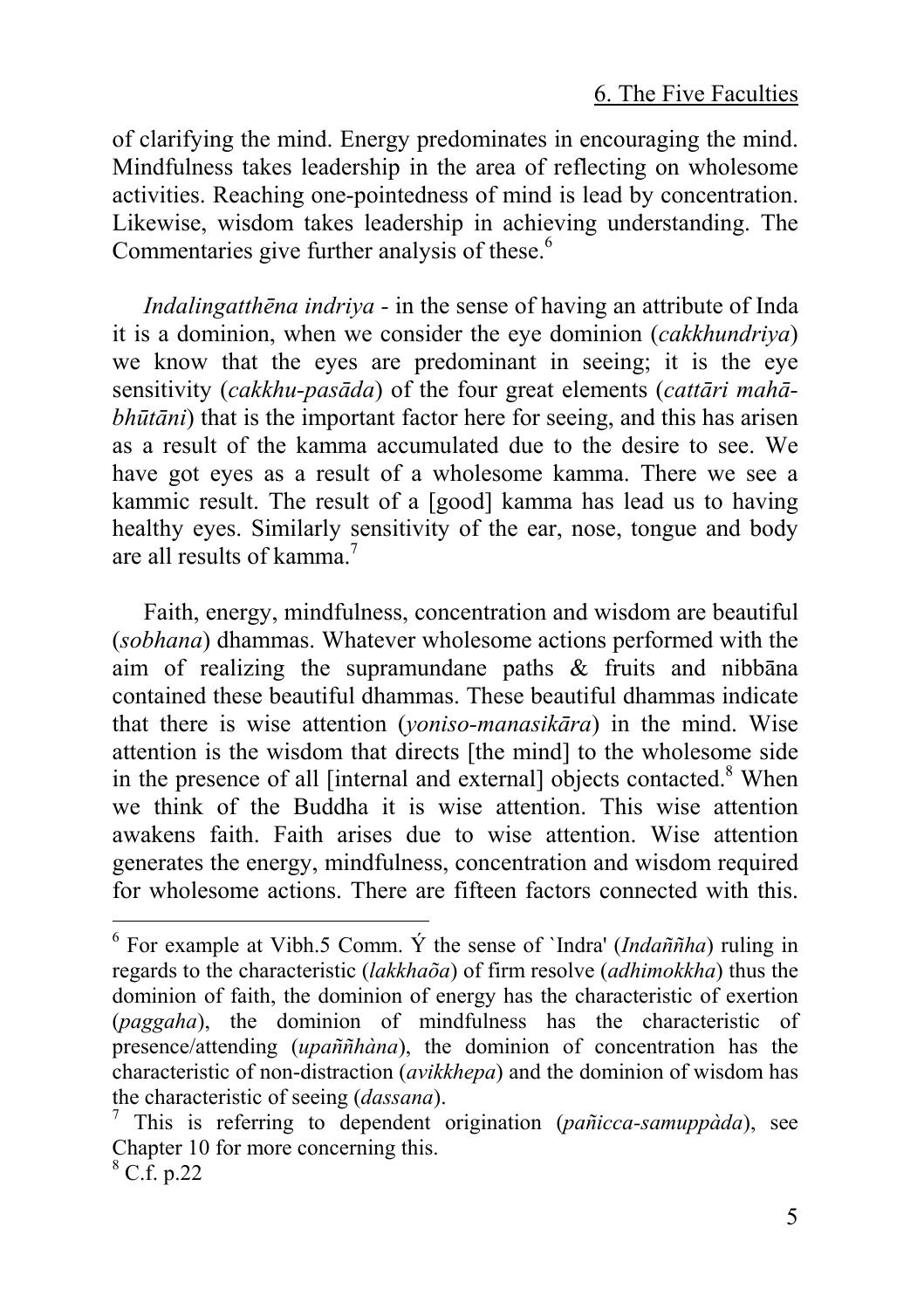There are three factors required for the arising and development of each dominion, thus making a total of fifteen. The three factors that cause to arise and develop faith are:

- *Assaddhā-puggala-parivajjanatā* Non-association with people who do not have faith. Non-association with and not following people who never observe the five precepts, do not pay respects or show respect to the Buddha, are not developing the [noble] qualities of being generous, morally restrained, etc.<sup>9</sup> and don't listen to Dhamma discourses results in wise attention and the arising of faith.
- *Saddhā-puggala-sevanatā -* Association with people who have faith, i.e. people who have much faith, observe the five precepts continuously, observe the eight precepts periodically,<sup>10</sup> pay homage to the Buddha, listen to the Dhamma, learn Dhamma, meditate, are always heedful and prepared to perform wholesome actions. Association with such people is done with wise attention. Association, discussion with and following them develops faith.
- *Pasādanīya-suttanta-paccavekkhanatā* wisely reflecting on faith inspiring Dhamma discourses, for example, listening to

<sup>-&</sup>lt;br>9 <sup>9</sup> See A.8:54 where the opposite of this, i.e. good friendship (kalyàõa*mittatà*), is said to be the meeting, talking and discussing [about what is worthwhile] with anyone who has faith, good conduct, is generous and wise; from that one would train in the same manner to acquire those very qualities.

<sup>&</sup>lt;sup>10</sup> Here referring to the observance day (*uposatha*) precepts, i.e. abstaining from killing living beings, taking what is not given, sexual activity, speaking falsehoods, taking alcohol and non-medicinal drugs, eating food in the time between noon and the following dawn, watching  $\&$  listening to dancing, singing and other forms of entertainment, wearing garlands, perfumes, makeup, etc. for beautification and sitting & lying down on high and luxurious beds and couches; for the benefit of keeping this see A.10:41Ý45. At A.10:42Ý43 the lifespan of those who appear in the six sensual celestial realms are given, i.e. for the Càtummahàràjika deities (after calculation, in terms of the human world) Ý 9,000,000 years, Tàvati§sa deities Ý 36,000,000 years, Yàma deities Ý  $144,000,000$  years, Tusita deities Ý 576,000,000 years, Nimmànaratã deities Ý 2,304,000,000 years and Paranimmitavasavattã deities Ý 9,216,000,000 years.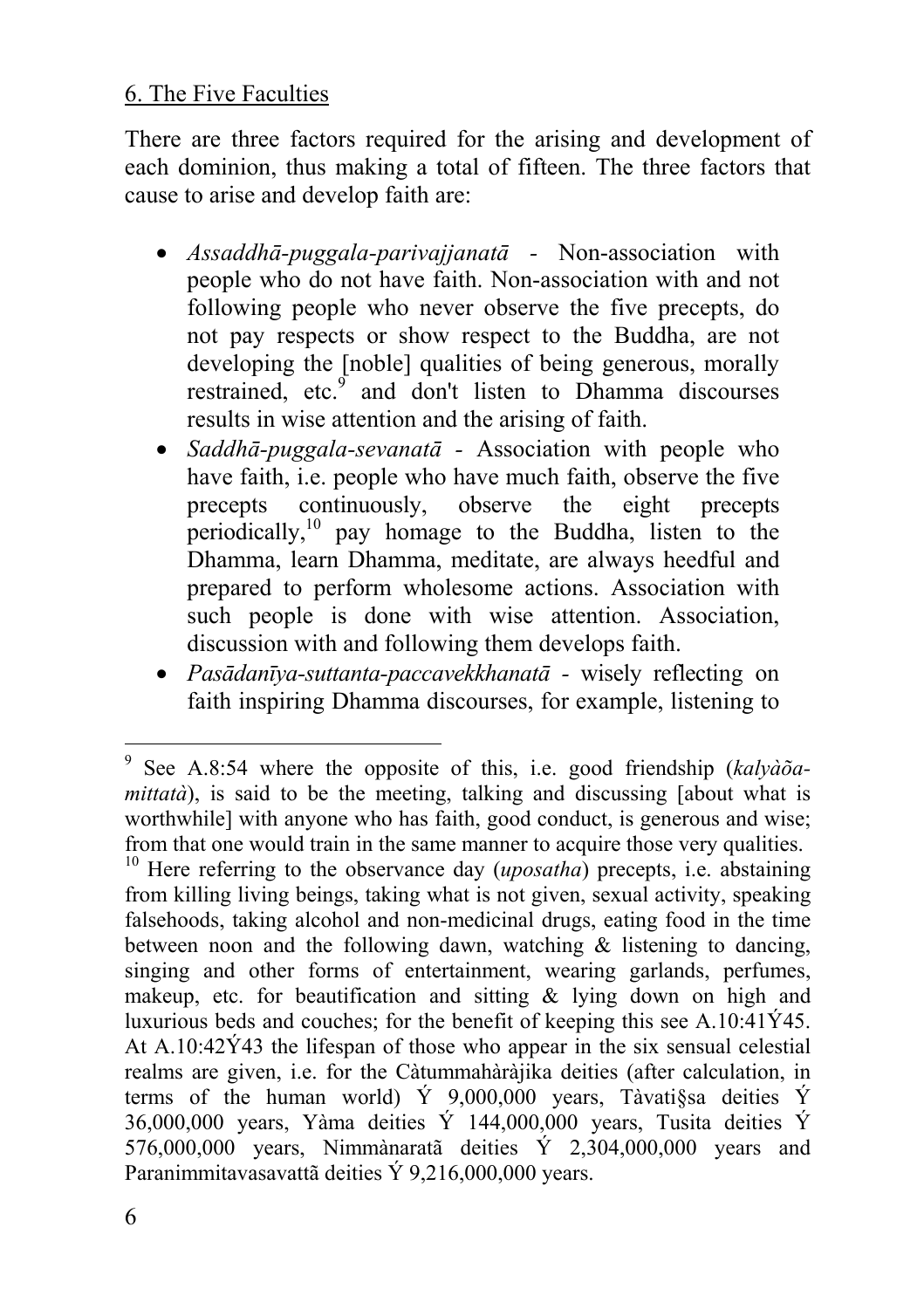the story of King Vessantara (J.547), where the Buddha-tobe (Bodhisatta) [in a previous life] gave away all his possessions, or reading the other stories of the previous lives of the Buddha, would arouse immense faith in our minds. Likewise, there are various discourses (*suttas/suttantas*) taught by the Buddha, e.g. the Mahā-satipatthāna sutta, which with constant reading, discussion and listening to develops faith $11$ 

So, the non-association with people who are without faith, association with people who have faith, listening to Dhamma and reading Dhamma books gives rise to wise attention which results in the arising and the development of the dominion of faith.

Next comes the dominion of energy, which also has three factors that help to develop it:

- *Kusīta-puggala-parivajjanatā* non-association with people lacking in energy. This means those who make no effort to give alms, observe precepts, listen to Dhamma, etc., they would say I have a headache, I am sleepy, I am tired and put forward various excuses, `predicting' the occurrence of obstructive events, to postpone, be heedless and lethargic to perform wholesome deeds. Avoidance of such people is done with wise attention, association with them will lead to detrimental consequences, so it is better to avoid them.
- *āraddha-viriya-puggala-sevanatā* Association with people who always arouse energy. There are people who are energetic (*utthāna-viriya*), they engage in their day-to-day

<sup>&</sup>lt;sup>11</sup> These three factors partly correspond to three of the eleven given at Vism.IV,56 for the ecstasy factor of enlightenment (*pãti-sambojjhaïga*), the relevant ones are as follows: avoidance of coarse people (*låkha-puggalaparivajjanatà*) Þ coarse people bearing some resemblance with those who are without faith, association with refined people (*siniddha-puggala-sevanatà*) Þ refined people being like those who have faith and reflecting on inspiring discourses (*pasàdaniya-suttanta-paccavekkhaõatà*). For the other factors see  $p.$  (fn. ).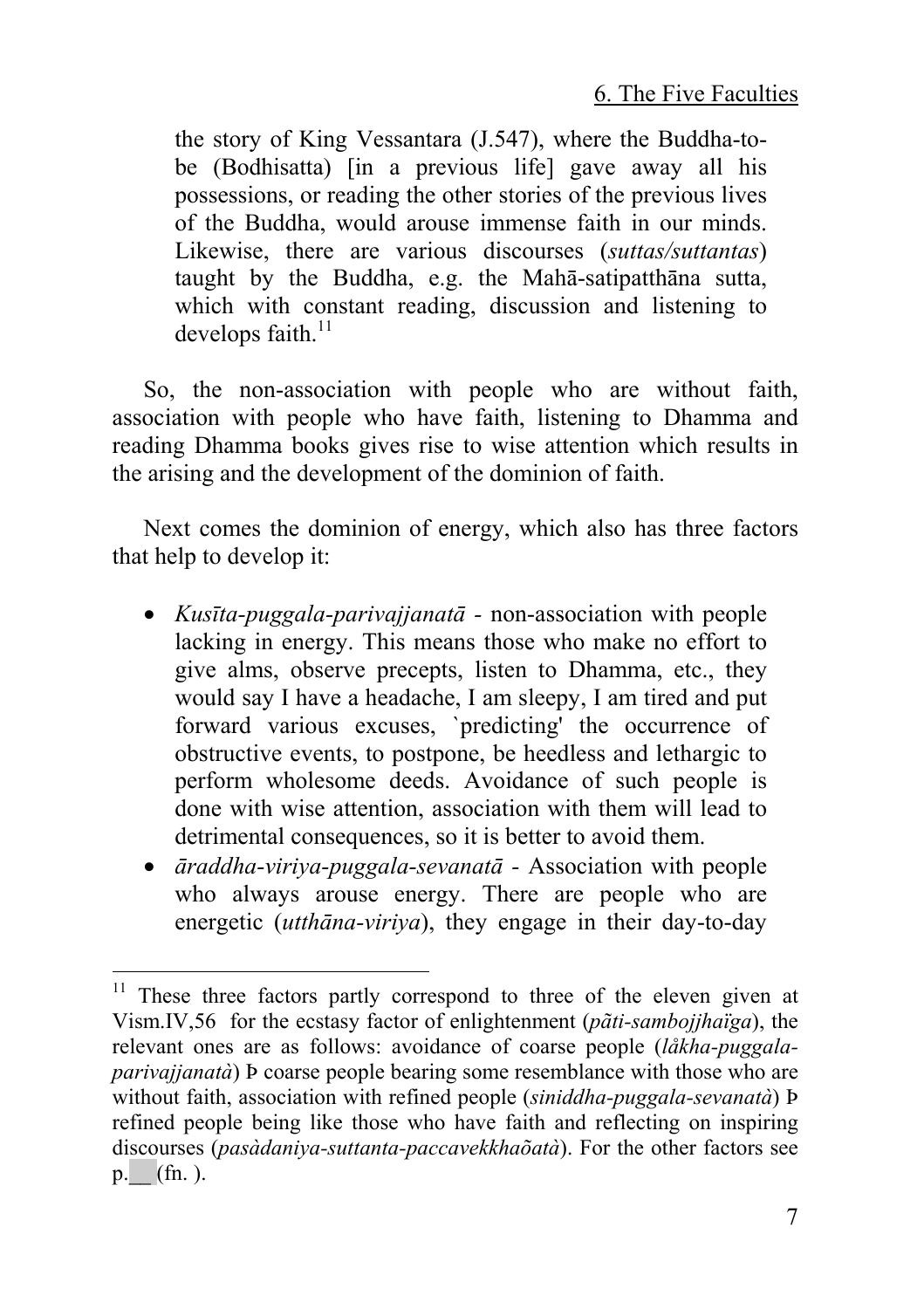work with great energy. Likewise, they never show indolence towards religious activities. They would not say it is now night time, it is daytime, it is early morning, I am hungry or I am thirsty, they would not let anything stand in the way of their giving alms, observing precepts, meditating or listening to Dhamma, but would be ever ready and always come forward to perform these actions. Such people should be chosen for association; the dominion of energy would then arise and develop.

• *Viriyārambha-vatthu-pacc[ave](#page-7-0)kkanatā -* Wise reflection on the things that arouse energy. There are eight $^{12}$  such factors, they are: that one would not consider it too cold, too hot, too early, too late, I am hungry, I have just eaten [too much], I am tired after a journey or I have to embark on a journey. Without any consideration for the above reasons, one would, considering the harm that would result if there was delay or laziness, make effort and always engage in wholesome activities. Being mindful of the benefits that would ensue by being persevering and thus make effort. There is also the contemplation of the bases [for arousing a sense] of urgency (*sanvēga*); this too will develop energy. These bases [for arousing a sense] of urgency are: suffering of birth, suffering of ageing, suffering of sickness, suffering of death, suffering of birth in hell, suffering experienced in past lives, suffering to be experienced in future lives and the suffering of living today. <sup>13</sup> When we think of each one of these we will not want to be lazy but strive on diligently. How much suffering

 $12$  The first six of these are found in D.31; at A.8:80 there is a different set of eight (which includes the last two of the eight mentioned above), these are: there is work to be done, work was done, will go on a journey, went on a journey, didn't receive enough food on alms-round, received enough food but feel heavy after eating, have a slight illness and feel weak after recovering from an illness. 13 Vism.IV,63 Ý the eight bases [for arousing a sense] of urgency (*aññha* 

<span id="page-7-0"></span>*saüvega-vatthåni*). The last one of the eight bases is explained as the suffering involved in the search for food (this would, by extension, include everything involved in making a living, etc.).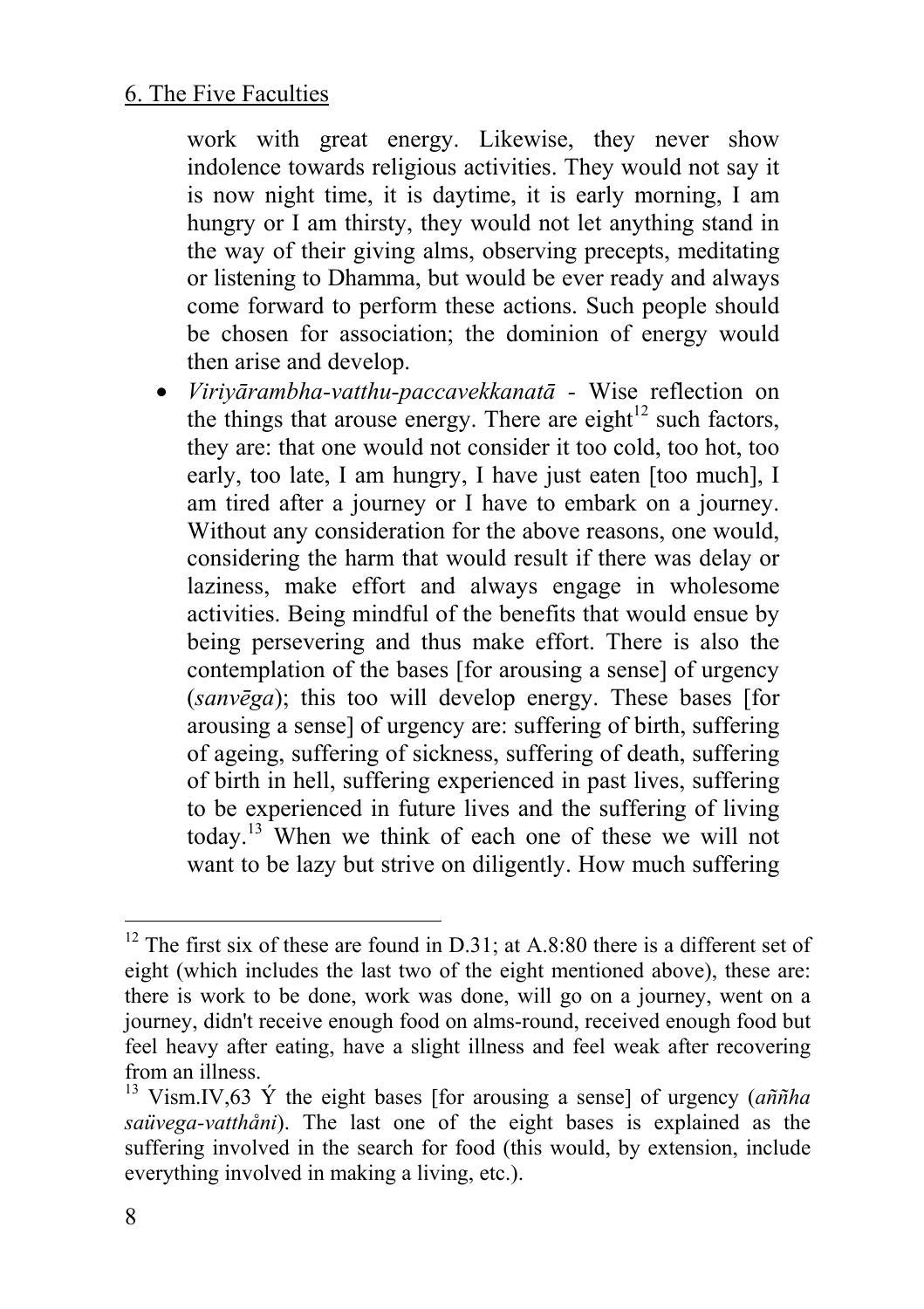have we gone through in the round of births and deaths? How much more will we have to endure in the future? Contemplation of these will encourage us to make effort. When one considers the eight objects that arouse energy and the eight bases [for arousing a sense] of urgency, energy can be developed with wise attention. Then one begins to distance oneself from lazy people and associate with noble friends who are resolute and thus cause the arising of energy as a factor of enlightenment.<sup>14</sup>

The development of the dominion of mindfulness is also caused by three factors:

- *Mutthassati-puggala-parivajjanatā -* non-association with people who lack mindfulness. There are people who are often forgetful. They forget to observe precepts, pay homage to the Buddha, listen to Dhamma and engage in other meritorious deeds. They even forget what they do and say. You should realize that the association with such individuals will result in your [moral] decline and therefore should not associate with them.
- *Upatthitassati-puggala-sevanatā* Association with people who are mindful. There are some people who are very focused on what they do. They never forget to pay homage to the Buddha, observe precepts, listen to Dhamma, meditate and engage in other meritorious deeds all at the correct time. Also retain in the mind the Dhamma they listened to and live mindfully. When associating with such people, who are mindful and occupy themselves with wholesome activities, the wise attention therein will develop the dominion of mindfulness.
- *Satipatthāna-paccavekkhanatā* wise contemplation of the [four] presences of mindfulness. One should very often listen to discourses on the four presences of mindfulness:

<sup>&</sup>lt;sup>14</sup> Vism.IV,55  $\acute{Y}$  there are eleven dhammas given that lead to the arising of the enlightenment factor of effort (*viriya-sambojjhaïga*), which include the first two of the factors mentioned above, see  $p$ . $XX$ (fn.).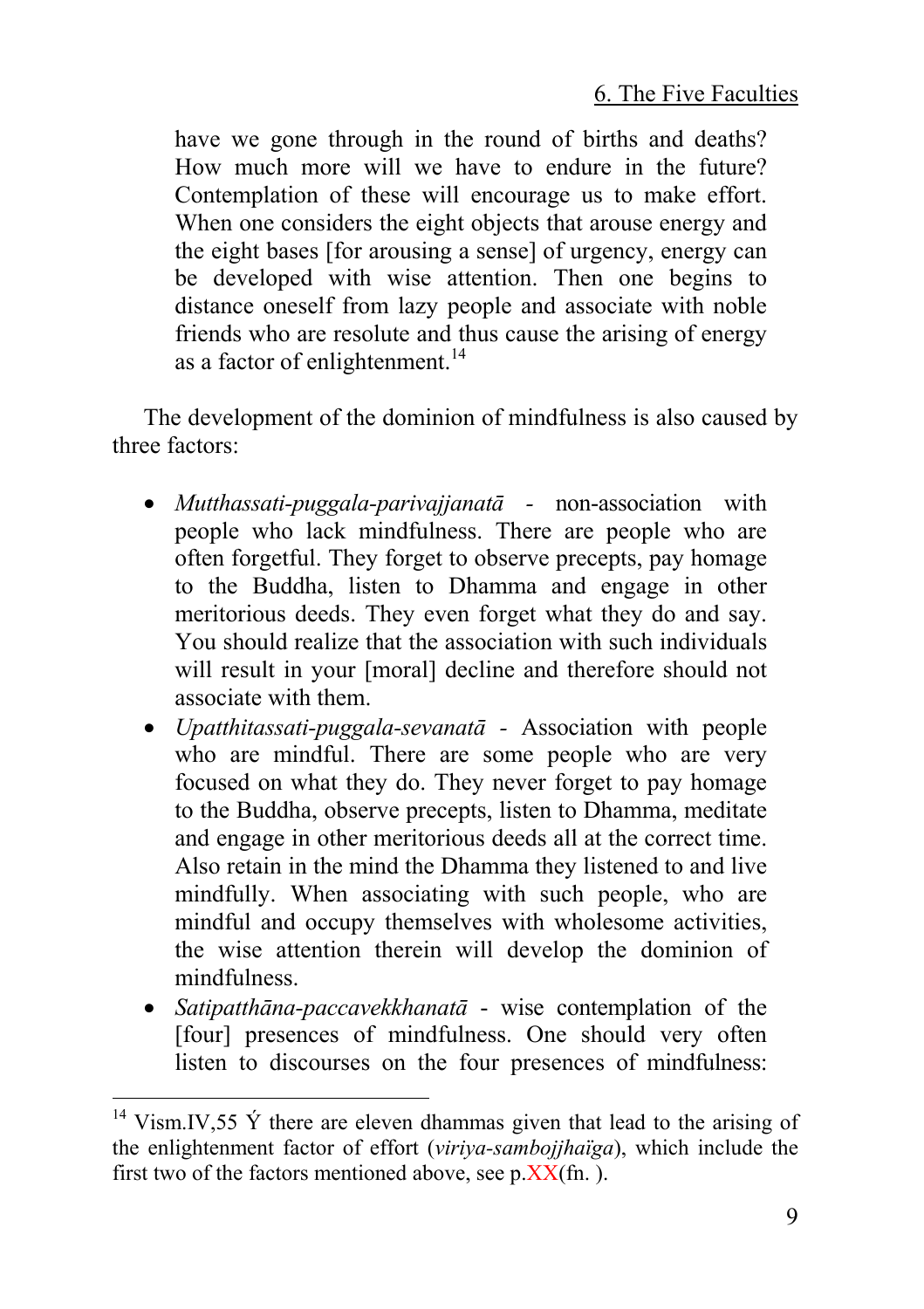observing the body (*kāyānupassanā*), observing feelings (*vedanānupassanā*), observing the mind (*cittānupassanā*) and observing dhammas (*dhammānupassanā*), contemplate the beneficial results derived therefrom and develop the same. Such a person will develop the dominion of mindfulness.

These are the three factors that contribute towards the development of the dominion of mindfulness  $15$ 

Three factors also help the development of the dominion of concentration:

- *Asamāhita-puggala-parivajjanatā* Non-association with people who are lacking concentration. There are people whose thoughts are always scattered and lack concentration. They are very unrestrained in body, speech and mind; they never think of doing meditation and their minds are uncollected. When we notice such people we should realize through wise attention that association with them is not beneficial for us and avoid having dealings with them.
- *Samāhita-puggala-sevanatā -* Association with people who have developed concentration. There are people who act in a calm and collected manner in all their activities; they meditate in the morning, daytime, evening and night. They think, speak and attend to all their activities with a collected mind. When we associate with such noble friends our dominion of concentration too develops.
- *Jhāna-vimokkha-paccavekkanatā -* wisely reflecting on the *jhānas* and liberations. Listen to and discuss dhamma discourses on tranquillity & insight meditation, learn and be attentive about relevant dhamma matters, discuss them and seek advice on how one should practice tranquillity

<sup>&</sup>lt;sup>15</sup> At D.16 Comm, there are four factors given that lead to the arising of the enlightenment factor of mindfulness, and two of them are the same as the first two above; the factor of wise contemplation of the [four] presences of mindfulness is not mentioned, but is very relevant because it is part of the enlightenment factors of mindfulness and *dhamma-vicaya* (see S.46:3).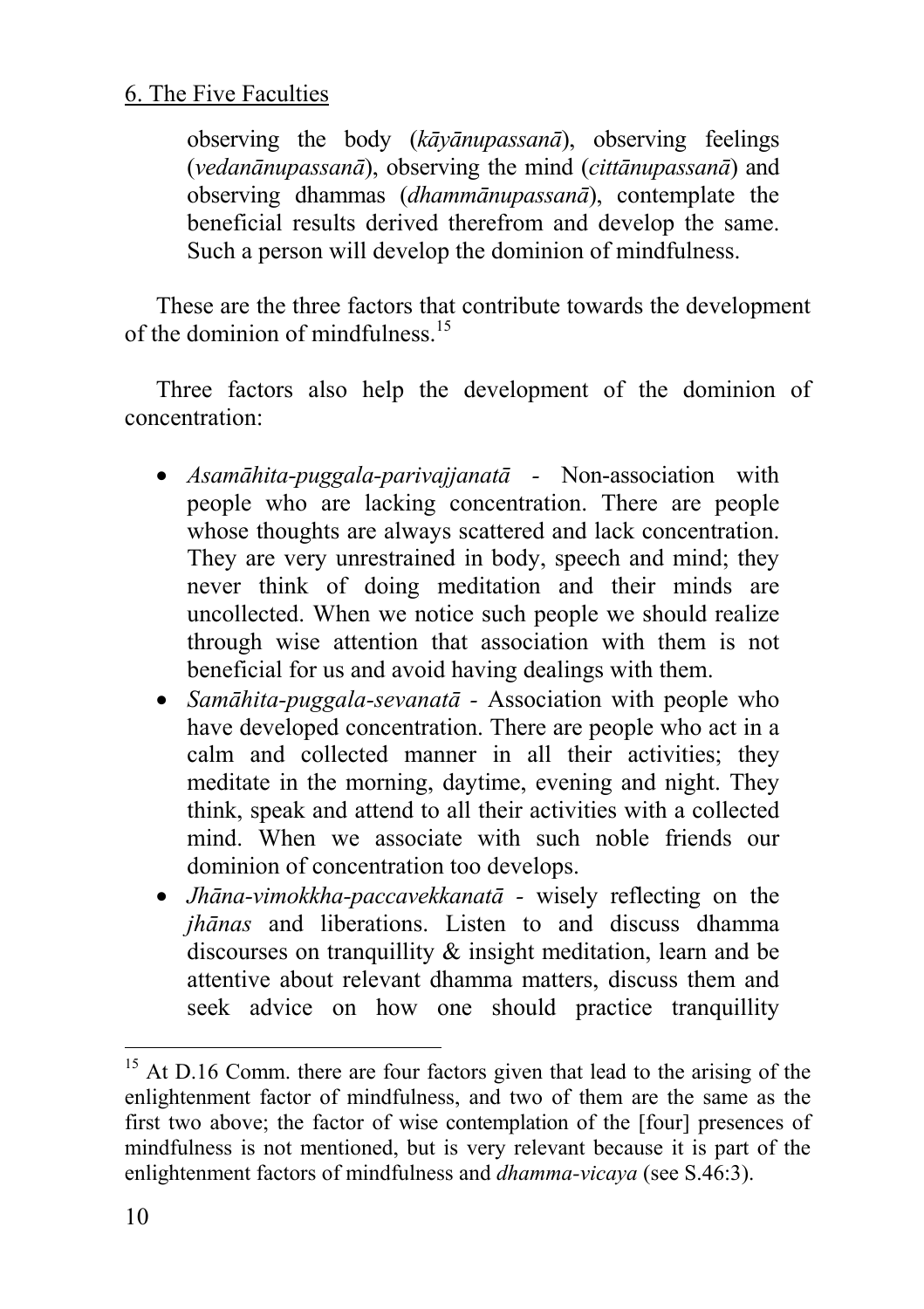meditation; learn about the preparatory image (*parikkammanimitta*), acquired image (*uggaha-nimitta*), counterpart sign (*patibhāga-nimitta*) and the [seven] jhāna factors (*jhānangas* 16). Subject each one to intelligent comprehension by discussion, listening to talks and seeking advice. Such a person will develop the dominion of concentration.

These are the three factors that help develop the dominion of concentration.17

The development of the dominion of wisdom is also helped by three factors<sup>.18</sup>

- *Duppanna-puggala-parivajjanatā* Non association with people who lack wisdom. People who are unwise do not know about Dhamma, mentality & corporeality (*nāmarūpa*), action & result (*kamma* & *vipāka*), this world & other worlds, wholesome  $\&$  unwholesome, tranquillity  $\&$  insight meditation, aggregates (*panc-upādānakkhandha*), bases (*āyatanas*), elements (*dhātus*) and dependent origination (*paticca-samuppāda*). They have never thought about, heard, learnt or realized these. We should intelligently consider that the association with these individuals is not beneficial and avoid them.
- *Pannavanta-puggala-sevanatā -* Association with wise people. There are some people who are wise and will often

 <sup>16</sup> At AS.VII:16 these are given as: initial application (*vitakka*), sustained application (*vicàra*), ecstasy (*pãti*), one pointedness (*ekaggatà*), happiness (*somanassa*), unhappiness (*domanassa*), and equanimity (*upekkhà*). Please note that *domanassa* mentioned here is referring to wrong concentration (*micchà-samàdhi*) Ý Dhs.1:6 (*dvàdasa akusalàni*). 17 These three factors correspond to three of the eleven given for the

concentration factor of enlightenment at Vism.IV,61; see p. (fn. ) for the others.<br><sup>18</sup> The three factors here correspond with three of the seven factors that lead

to the arising of the *dhamma-vicaya-sambojjhhaïa* given at Vism.IV,54; for the other four factors see  $p$ . $XX$ (fn.).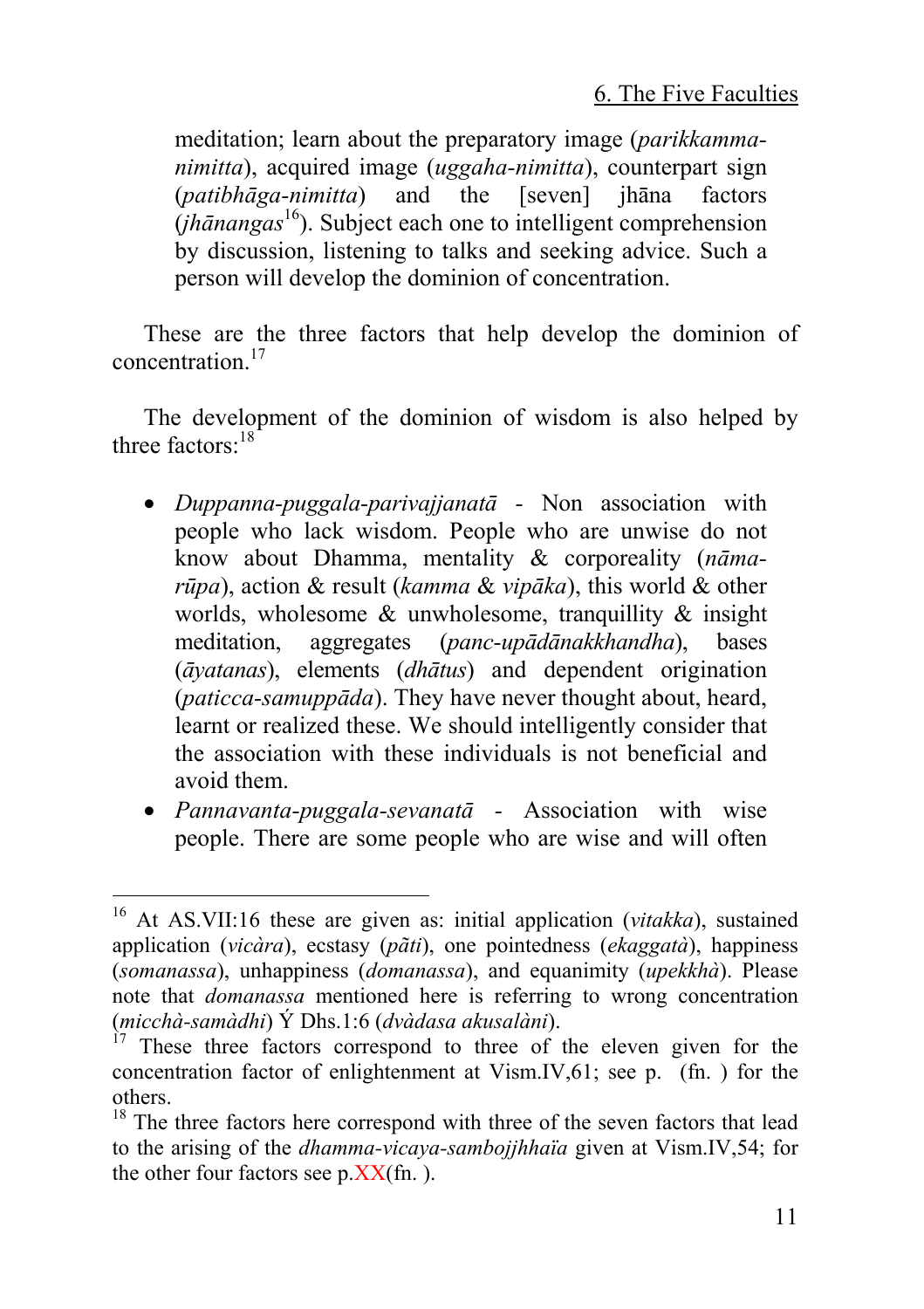listen to dhamma and meditate. They are well aware of wholesome deeds, cause (*hetu*) & effect (*phala*), this world  $\&$  the here-after, what is ethically wholesome  $\&$ unwholesome, tranquillity  $\&$  insight meditation, mentality  $\&$ corporeality, five aggregates of existence, twelve bases, eighteen elements, twelve links of dependent origination and the twenty-four conditions<sup>19</sup> (*paccayas*). Consider with intelligence that the association of such noble friends (*kalyāna-mittas*) who are knowledgeable in all these will give you wisdom.

• *Gambhīra-nāna-cariya-paccavekkhanatā -* wise reflection of the conduct or Dhamma conducive for developing profound wisdom. That means listen to, discuss, read and contemplate the Jātaka stories, such as Senaka-pandita Jātaka (also called Sattubhasta Jātaka (J.402)), Vidhura-pandita Jātaka (J.545) Mahā-ummagga Jātaka (J.546) and ādāsamukha-pandita Jātaka (J.257), where the Bodhisatta developed the

<sup>&</sup>lt;sup>19</sup> These are found listed at beginning of the first volume (of two  $\acute{Y}$  P.T.S. ed.) of the last book of the Abhidhamma, `Paññhàna', these are: cause condition (*hetu-paccaya*), object condition (*àrammaõa-paccaya*), leading condition (*adhipati-paccaya*), closest condition (*anantara-paccaya*), neighbouring condition (*samanantara-paccaya*), co-arising condition (*saha-jàta-paccaya*), mutual condition (*a¤¤ama¤¤a-paccaya*), dependent/supporting condition (*nissaya-paccaya*), nearest dependent/supporting condition (*upanissayapaccaya*), pre-arisen condition (*pure-jàta-paccaya*), post-arisen condition (*pacchà-jàta-paccaya*), repetition condition (*àsevana-paccaya*), kammic action condition (*kamma-paccaya*), kammic result condition (*vipàkapaccaya*), nutriment condition (*àhàra-paccaya*), dominion condition (*indriya-paccaya*), jhàna condition (*jhàna-paccaya*), path condition (*maggapaccaya*), connected condition (*sampayutta-paccaya*), disconnected condition (*vippayutta-paccaya*), existing condition (*atthi-paccaya*), non-existing condition (*natthi-paccaya*), disappearance condition (*vigata-paccaya*), nondisappearance condition (*avigata-paccaya*); These twenty-four conditions are used, in different combinations according to their applicability in each case, to describe what is mentioned in the first book of the Abhidhamma, `Dhammasaïgaõã', which divides everything, basically, into four catagories, i.e. consciousness, mental qualities, physical forms and nibbàna. See also AS VIII $\cdot$ 11 $\angle$ 28.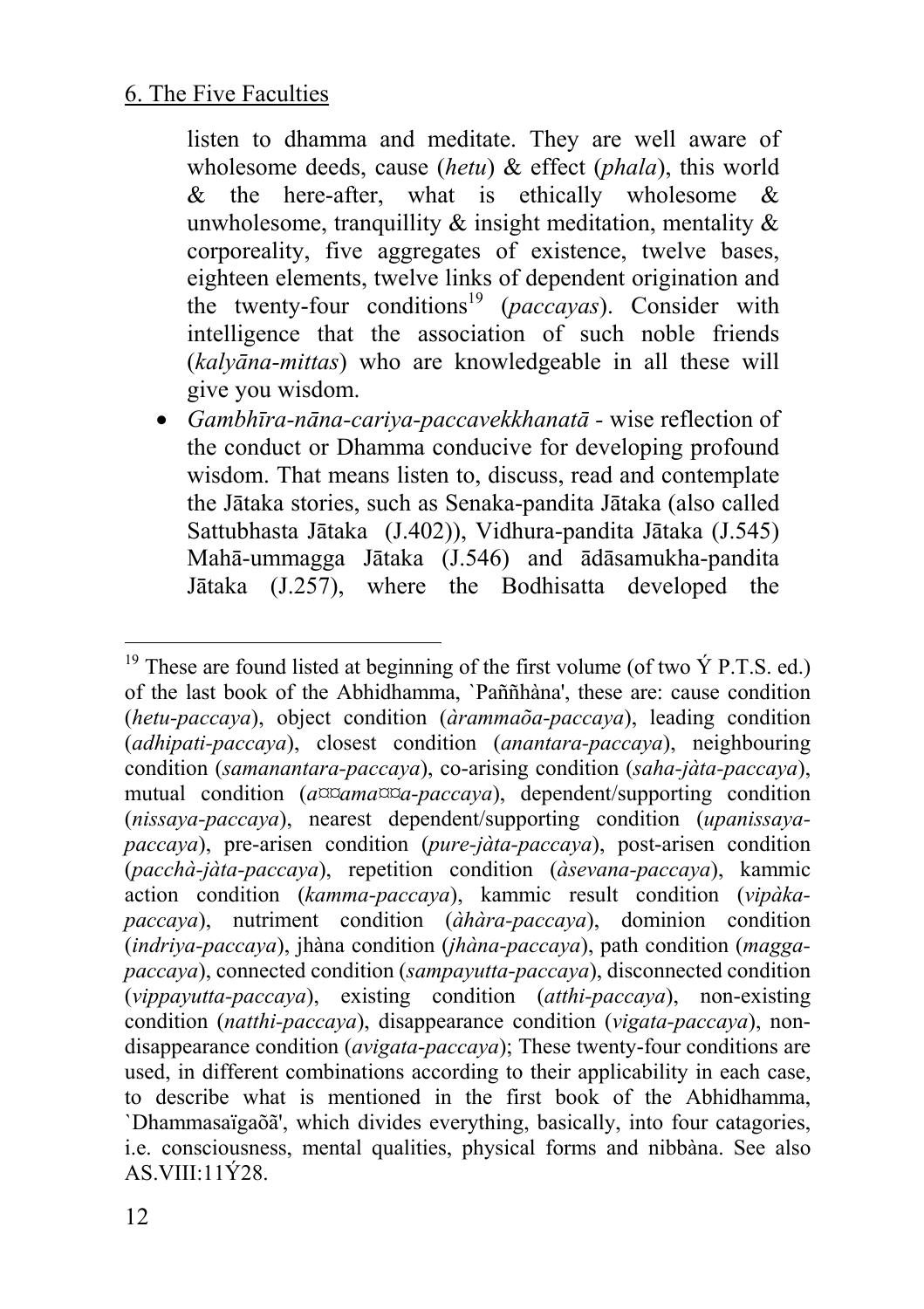perfection of wisdom. Read books & other writings, discuss, study, listen to discourses, contemplate again and again the teachings of the Buddha on subjects such as the five aggregates of existence, twelve bases, eighteen elements, dependent origination and the four noble truths. Then, nonassociation with the foolish, association with the wise, recollection of the Bodhisatta's previous lives and studying & contemplating the profound Dhamma that the Buddha taught will result in the development of the dominion of wisdom.

We have so far discussed the five dominions. We must consider that these five dominions will arise with each wholesome consciousness. When we arrange an event such as this [meditation retreat] we develop these dominions. In organizing this event there arises in our minds the [as yet undeveloped] perfections, the same as those that were fulfilled by the various Buddhas, Paccekabuddhas and Arahants [in the past]. These actions will bring us beneficial results in the future as well as help us realize the paths and fruits such as stream entry (*sotāpatti*), arahant, Paccekabuddha or Sammāsambuddha. They will also clarify our minds resulting in the arising of the dominion of faith.

Likewise, in organizing this event we made physical and mental effort with great enthusiasm, even breaking rest, travelling whatever distance required to supply everything needed and may even have skipped meals. The application made in these activities will become the dominion of energy.

Similarly you will have planned the activities according to a set pattern with associated wholesome consciousnesses thus developing the dominion of mindfulness.

Likewise when you engage in wholesome activities, cognitive processes (*citta-vīthis*) arise at all six sense bases which have onepointedness (*ekaggatā*) in each of the resultant mental impulsions (*javanas*), is free of the [five] hindrances (*nīvaranas*): sensual desire (*kāmacchanda*), ill will (*vyāpāda*), sloth & torpor (*thīna-middha*),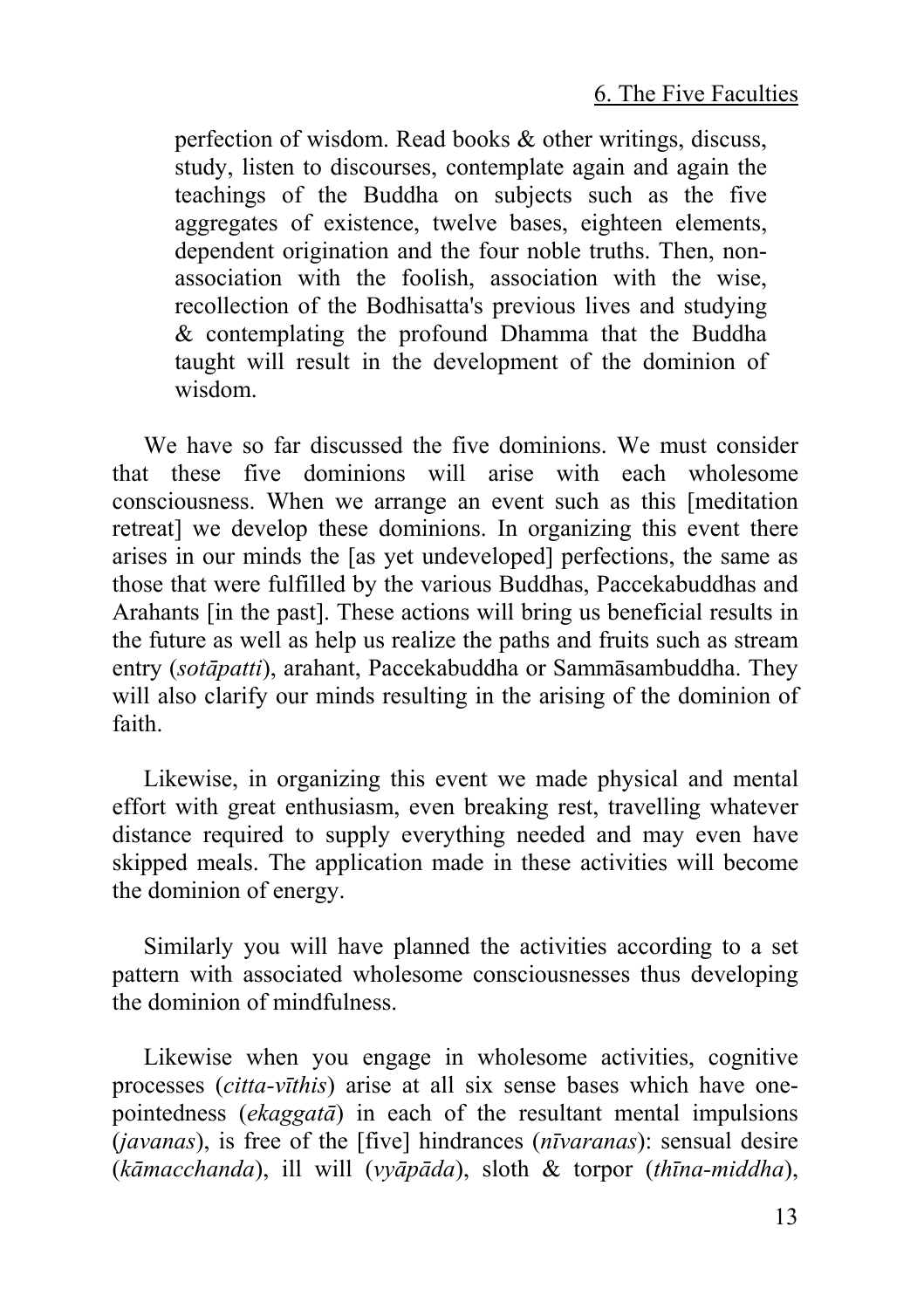restlessness & worry (*uddhacca-kukkucca*) and sceptical doubt (*vicikicchā*). The one-pointedness of these wholesome consciousnesses becomes the dominion of concentration.

Similarly when we contemplate the beneficial results of this wholesome action, the benefits of loving-kindness (*mettā*), virtues of the Buddha, His wisdom [for example], Dhamma and Sangha, or when [developing] insight (*vipassanā*), the wisdom therein becomes the dominion of wisdom.

Within one single wholesome action all five dominions, i.e. *saddhā*, *viriya*, *sati*, *samādhi* & *pannā*, arise. Due to the arising of these five dhammas we attain rulershi[p/d](#page-13-0)ominion [over the mind and defilements]. How do the dominions assume leadership? The dominion of faith takes leadership in clarifying the mind and thereby we are not subject to lack of faith. Also due to the dominion of energy in our minds, we will not be overcome by laziness. Because there is the dominion of mindfulness in our minds we are not subject to forgetfulness. The dominion of concentration in the mind will prevent it from being scattered. As there is the dominion of wisdom illuminating our minds we are not subject to delusion or ignorance. Therefore, the dominions take leadership by overcoming lack of faith, laziness, forgetfulness, lack of one-pointedness and ignorance in our minds. Due to this reason the other *bodhi-pākkhiya dhammas* will develop in our consciousness. This wholesome action of ours will develop and perfect all of *bodhi-pākkhiya dhammas* that lead us to the attaining of the four paths & fruits and nibbàna.

Once, Visàkhā,<sup>20</sup> the Buddhas chief laywoman devotee, asked the Buddha to grant a favour by allowing her to perform eight kinds of meritorious action:

- To give bathing-cloths to the monks for use in the rain (*vassika-sātika*)
- To give alms to visiting monks (*āgantuka-bhatta*)

<span id="page-13-0"></span> $20$  At A.1:259 Visàkhà is declared to be one foremost amongst the Buddha's laywomen supporters for generosity. The following story is narrated at Mv.8.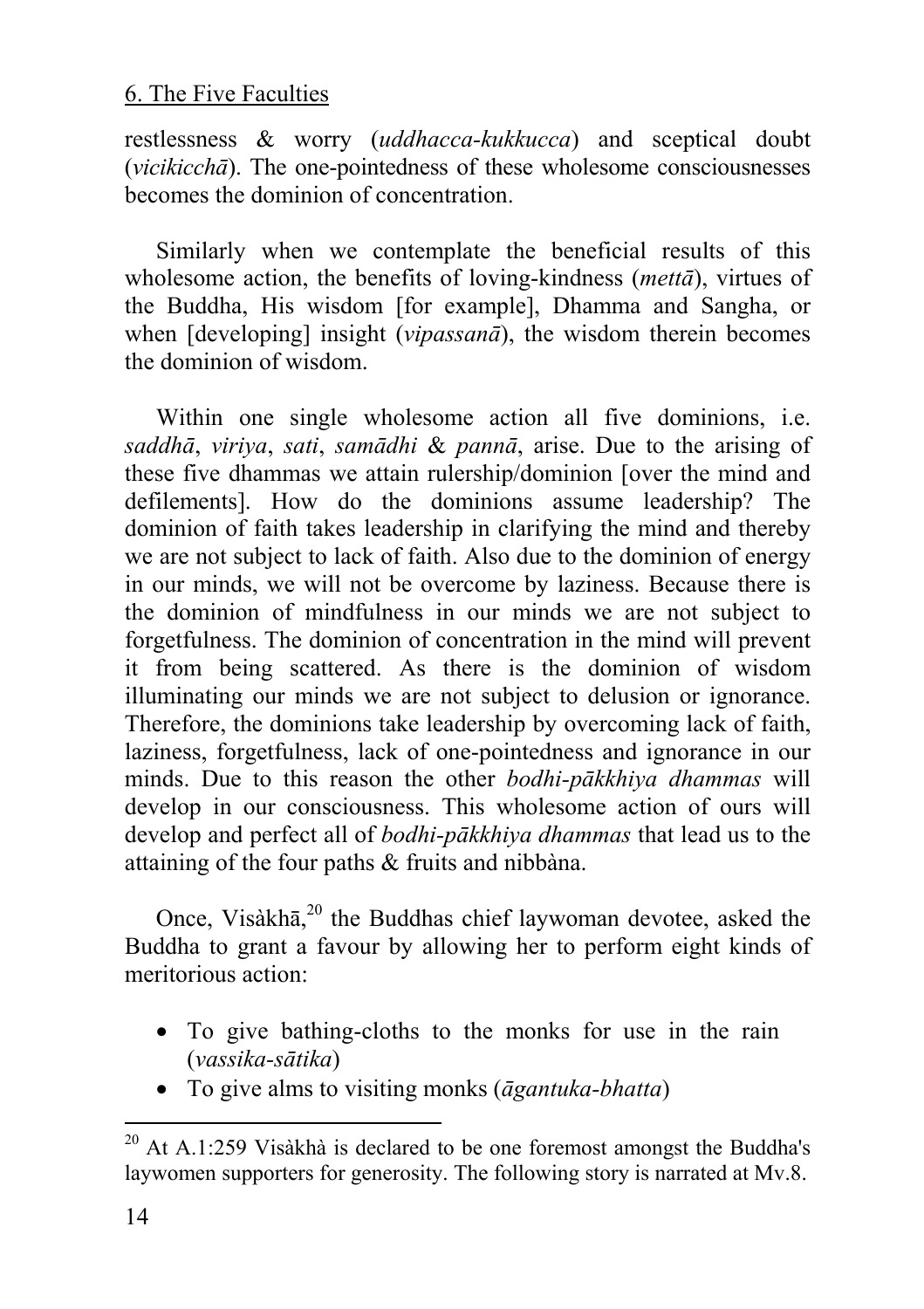- To give alms to monks who are embarking on a journey (*gamika-bhatta*)
- To give alms to sick monks (*gilāna-bhatta*)
- To give alms to the monks who are attending the sick (*gilānupatthāka-bhatta*)
- To give medicine to sick monks (*gilāna-bhesajja*)
- To give regular alms of gruel (*dhuva-yāgu*)
- To give bathing-cloths to the Order of higher ordained nuns (*bhikkhunī-sanghassa udaka-sātika*)

The Buddha questioned [Vis](#page-14-0)ākhā as to why she was seeking permission for these. She replied by saying ,Ven. Sir, many monks visit Sāvatthi to see the Buddha, on meeting the Buddha they [sometimes] say that a monk from such and such an area has passed away and ask where was he reborn. The Buddha very often replies that he was not reborn anywhere, he was an arahant, he had realized nibbāna. When meeting those [visiting] monks I ask whether that bhikkhu had ever visited Sāvatthi, they usually reply that he had visited several times. Then I think that such a bhikkhu, who has attained arahantship, would [certainly] have partaken of alms offered by me or been subjected to some form of care by me. When I think (*tadanussarantiyā*) of that, it will give me joy (*pāmojja*), ecstasy (*pīti*), tranquillity (*passaddhi*) and concentration (*samādhi*), and thus there will be developing of the dominions (*indriya-bhāvanā*), spiritual strengths (*bala-bhāvanā*) and factors of enlightenment (*bojjhanga* $bh\bar{a}v\bar{a}$ <sup>21</sup> Ven. Sir, that is why I am seeking permission for the

<span id="page-14-0"></span> $21$  This particular sequence, with the exception of the first factor (i.e. recollection of wholesome actions previously done), is found in a number of places in the Pàëi Canon; at A.10:1Ý5 & A.11:1Ý5 because of being morally well behaved (*sãlavat*) there is no regret (*avippañisàra*) and this leads to joy

and from *samàdhi* there is knowledge and vision of things as they really are (*yathà-bhåta-¤àõa-dassana*), this is cause for disenchantment (*nibbidà*)

which leads to knowledge and vision of liberation (*vimutti-¤àõa-dassana*); at D.2 for the one who sees in himself that the five hindrances (*pa¤ca nãvàraõà*) have been given up there arises joy ; at S.12:23 because of faith (*saddhà*) joy arises ; at S.35:97 for the one dwelling diligently (*appamatta-vihàrã*) restraining the sense dominions the mind is undefiled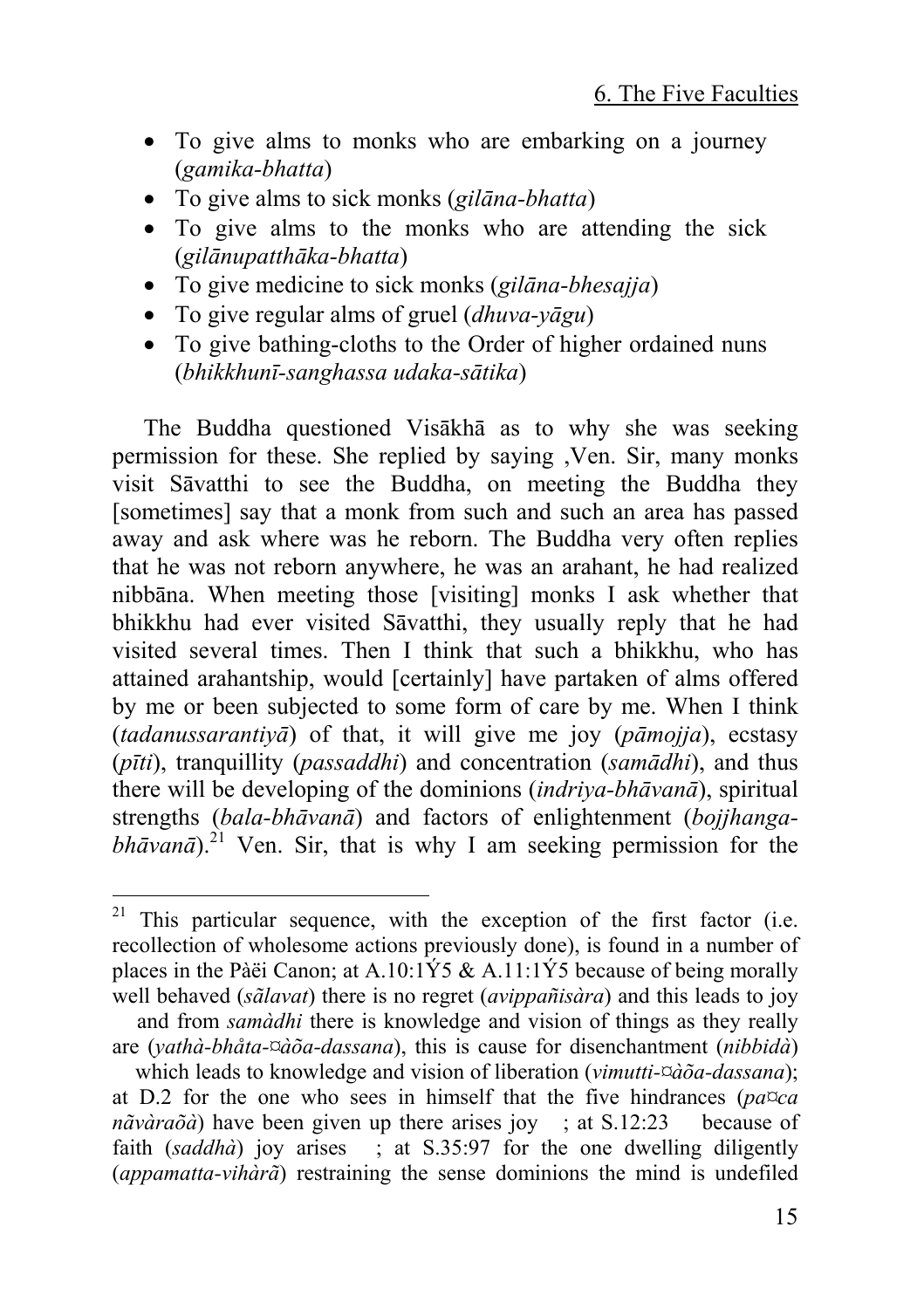above eight requests. On hearing this the Buddha expressed his approval by saying, It is well! (*Sādhu*!) It is well! It is well that you, Visākhā, seeing this benefit request these eight favours from the Tathāgata. I allow for you, Visākhā, [these] eight favours.

In the Buddha's Teaching [it is said that one] needs to perform meritorious actions<sup>22</sup> and one needs to give for the beautifying (*cittālankāra*) and fulfilment (*citta-parikkhāra*) of the mind.23 What is this beautifying and fulfilment of the mind? It is the thirty-seven *bodhi-pākkhiya dhammas*, which lead to the [realizing of the] four paths and fruits, that beautify and fulfil the mind. Therefore, the performing of all wholesome activities by all [Buddhist] monks, nuns and lay devotees should help develop the dhammas that lead to enlightenment.

We have so far briefly talked about the five dominions. The activity we are now performing helps to develop these five dominions. Therefore, even if we do not achieve the state of arahantship in this life we will be faithful, energetic, mindful, concentrated and wise until we attain nibbāna. Life after life these five dominions become powerful and we become heedful (*appamāda*); similary, we will be healthy, wise, generous and moral. These five dominions will help us to continue developing, from life to life, the *bodhi-pākkhiya dhammas*, and then when the [thirty-seven] *bodhi-pākkhiya dhammas* are completely fulfilled we will realize the four paths & fruits and nibbāna respectively. Because of this the current wholesome activities that we are engaged in will help us to realize nibbāna.

and so joy arises and when the mind is concentrated [the true nature of] dhammas becomes apparent; at S.55:40 a stream-enterer, who naturally has *avecca-pasàda* in the Buddha, Dhamma & Saïgha and unblemished moral conduct that is conducive to concentration, but being dissatisfied with just moral purity makes effort, secluded day and night, and living diligently joy arises dhammas become apparent; at A.3:96 when the community of monks (Saïgha) lives in harmony they generate merit and dwell in a divine abiding (*brahma-vihàra*) such as sympathetic joy (*mudità*), joy *samàdhi*. 22 C.f. the second line from Dh.183 and the Ovàda-Pàtimokkha (D.14, verse

No. 2), i.e. the undertaking of [that which is] wholesome.<br><sup>23</sup> C.f. A.7:52; A.8:31 & 33.

l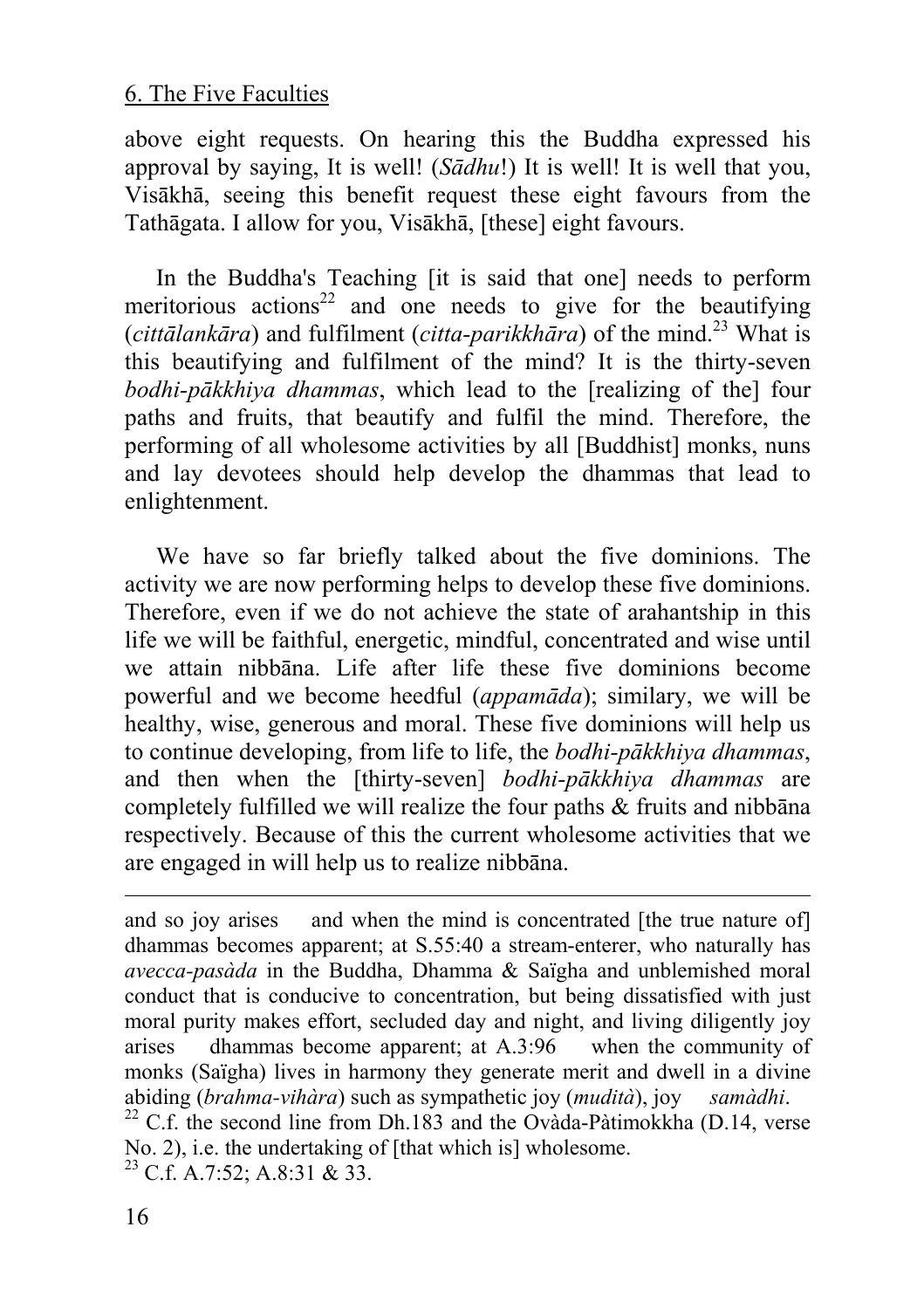On the very day that the Bodhisatta swam the great ocean with his mother on his back and first aspired to achieve the state of Buddhahood these five dominions arose in his mind.<sup>24</sup> In thinking that the attainment of Buddhahood is the highest [goal] faith arose. Thinking that effort must be made to attain Buddhahood the dominion of energy arose; and the same for mindfulness, concentration and wisdom. Life after life for a period of seven `*asankheyya*' and 100,000  $(7 \times 10^{140} + 1 \times 10^5)$  aeons (*kappas*) He, while developing the ten perfections, mentally aspired (*mano-panidhāna*) to attain Buddhahood, meeting 125,000 Buddhas. For a further period of nine  $\alpha$ *asankheyya*' and 100,000 (9 x 10<sup>140</sup> + 1 x 10<sup>5</sup>) aeons He, while developing the five dominions, verbally expressed his aspiration to attain Buddhahood. During that period he met 387,000 Buddhas. Revitalizing these dominions the Bodhisatta born as pandita [Sum](#page-16-0)edha, at the feet of Dīpankara Buddha, received firm confirmation that he would achieve Buddhahood. Then for a period of four `*asankheyya*' and 100,000 (4 x  $10^{140}$  + 1 x  $10^5$ ) aeons he kept on developing these dominions and the factors of enlightenment, including [his one before last] life [as a human being when] as prince Vessantara he gave away all his possessions, and thereby caused earthquakes. Finally, born as Siddhattha Gotama and sitting under the Bodhi tree, having conquered Māra the tempter, developed to their ultimate perfection the *bodhipākkhiya dhammas* such as the four presences of mindfulness, five dominions, five spiritual strengths and seven factors of enlightenment, and the four noble truths of suffering, cause of suffering, cessation of suffering & the path leading to the cessation of suffering, after acquiring various kinds of knowledge, culminated in the omniscient knowledge *(sabbannuta-nāna*) of a Sammā-sambuddha, some of the other knowledges attained at that moment include the ten [Tathāgatas'] powers knowledge (*dasa-bala-nāna* 25), four [self-]confidence knowledges (*cattāri vesārajja-nānāni*), four analytical knowledges (*catu-patisambhidā-nānāni*), six-fold `natural-to-Buddhas' knowledge

<span id="page-16-0"></span>

<sup>&</sup>lt;sup>24</sup> See chapt. 5, p.XX, for this story.<br><sup>25</sup> See p.XX for these; the four self-confidence knowledges are given at p.XX; see p.XX for the four analytical knowledges.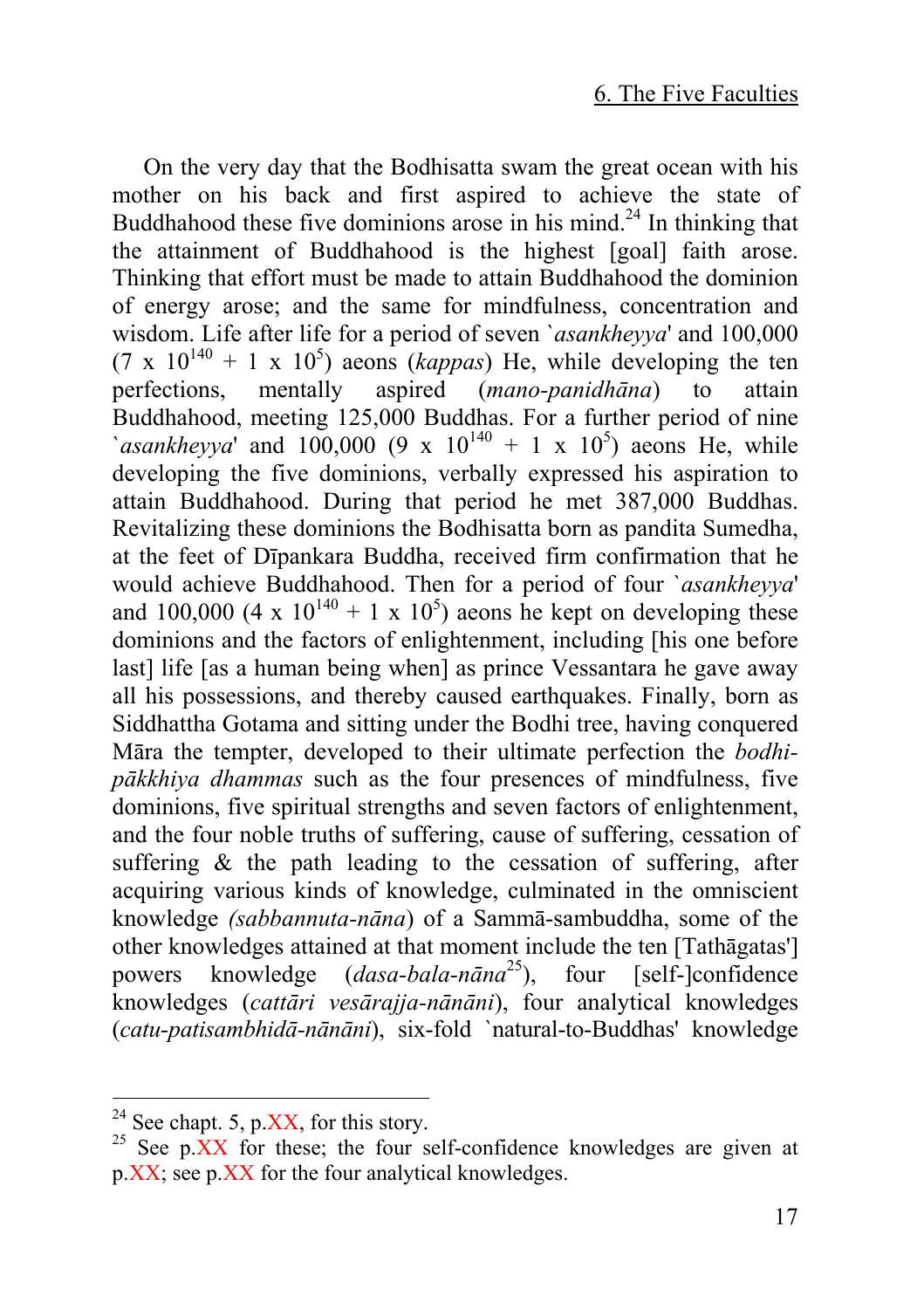(*cha-vidha-buddha-dhamma-nāna* 26), six supernormal knowledges (*chadabhinnā*27), six unshared [with His disciples] knowledges (*cha asādhārana-nānāni*28).

After the attainment of full enlightenment, at the invitation of Brahma Sahampati, the Buddha, two months later, gave a Dhamma discourse that was simultaneously heard as one voice in the tenthousand-world-system (*dasa-sahassi-loka-dhātu*). Through giving discourses over a period of forty-five years, twenty-four `asankheyyas' and ninety-six million  $(24 \times 10^{140} + 96 \times 10^6)$  beings realized the four paths & fruits and nibbàna. They were able to realize these states by merely listening to the dhamma because they had all been developing and perfecting these five dominions in their journey through sansāra. The Buddha entered parinibbāna only after wishing that the 84,000 items of Dhamma he taught during the forty-five years shall exist for a period of 5000 years in the world.

<sup>&</sup>lt;sup>26</sup> These are mentioned at M.Nidd.69 (to Sn.834) C.Nidd.85 (to Sn.1116)  $\&$ Ps.3:5, and are as follows: the Buddha has unobstructed (*appañihata*) knowledge ( $\alpha \delta a$ ) of all things belonging to the three times, i.e. the past (*atãta*), present (*paccupanna*) and future (*anàgata*), and all His actions of body (*kàya-kamma*), speech (*vacã-kamma*) and mind (*mano-kamma*) are preceded by (*¤àõa-pubbaïgama*) and performed with (*¤àõànuparivatta*) wisdom. For the last three  $\partial \alpha \tilde{\partial} \alpha$ , though usually means knowledge, has the meaning of wisdom here.<br><sup>27</sup> The six supernormal knowledges are mentioned on p.XX.<br><sup>28</sup> These are: the knowledge of the developed & undeveloped [spiritual]

dominions [of other beings] (*indriya-paropariyatte ¤àõa§*), knowledge of the inclinations and underlying tendencies of beings (*sattàna§ àsayànusaye ¤àõa§*), twin-miracle knowledge (*yamaka-pàñihãre ¤àõa§*), great compassion attainment knowledge (*mahà-karuõà-samàpattiyà ¤àõa§*), omniscient knowledge (*sabba¤¤uta-¤àõa§*) and unobstructed knowledge (*anàvaraõa-¤àõa§*). At Ps.1:68Ý73 these knowledges are said to be realized by Buddhas only, and so are said to be `not shared' with Their disciples; interestingly enough Ven. Anuruddha, the Buddha's disciple foremost in regards to clairvoyance (declared at A.1:192), states at S.52:20 that he possesses the knowledge of *indriya-paropariyatta*, though, as with other mundane knowledges (in the sense they are not supramundane), it would not have been developed to the same degree as the Buddha.